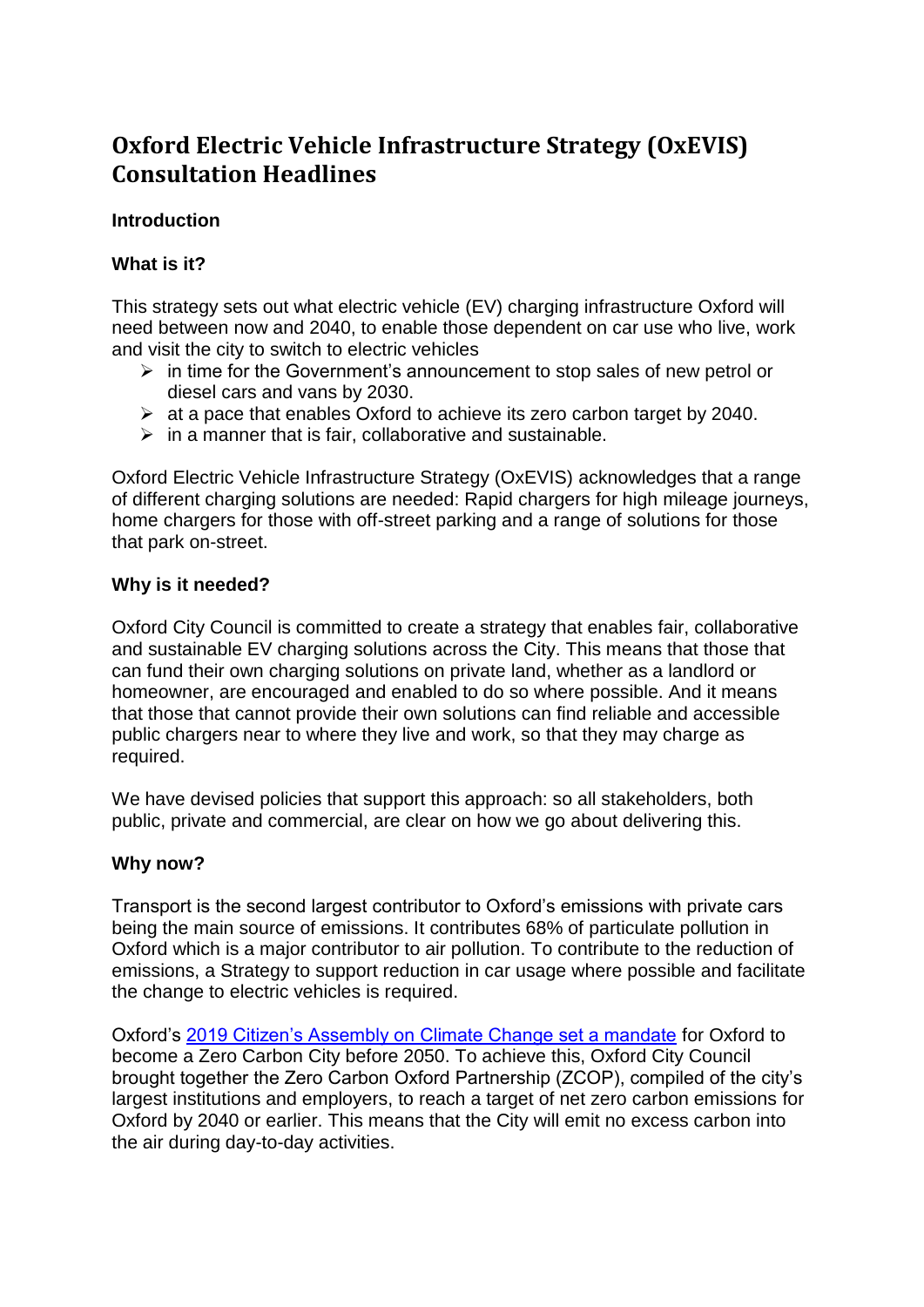In order to meet this ambitious target, Oxford City Council, together with Oxfordshire County Council, have introduced a number of pollution-reducing initiatives including the Pilot Zero Emissions Zone (ZEZ) to reduce transport emissions and improve air quality. These measures, combined with the Council's Local Plan 2040, will further stimulate demand for EVs, to support the City's 2040 target.

According to a recent local survey...

53% are likely to consider EV as next car

1/3 say lack of public charging is the biggest **barrier** 

Of the 52,000 vehicles in Oxford today, just under 900 are EVs (less than 2%). In order to meet the City's target of net zero by 2040, these numbers must rise sharply. Predictions show that 24-36% of fossil fuel cars will migrate to EVs in the next four years alone.

The Oxford Electric Vehicle Infrastructure Strategy sets out the likely electric vehicle (EV) charging needs for the city. It is designed to keep pace with the migration from petrol or diesel cars to EVs, ensuring that there is adequate provision for the city.

Oxford City Council is committed to create a strategy that enables fair, collaborative and sustainable EV charging solutions across the City. This means that those that can fund their own charging solutions on private land, whether as a landlord or home owner, are encouraged and enabled to do so where possible, alongside the provision of reliable and publically accessible chargers near to where people live and work, so that they may charge when needed.

The recent Government's Electric Vehicle Infrastructure Strategy indicated an estimated 450,000-700,000 additional charge points will be needed nationally by 2040 to meet demand and support the phase out of petrol and diesel cars by 2030. It also clearly defined the strategic role it wants Local Authorities (LAs) to take in the transition to EVs. It recognises that whilst commercial companies will provide charging, local authorities are best placed to ensure that infrastructure meets the needs of the people they serve, addressing fair and equitable distribution, reducing risks of poorly located and/or insufficiently maintained infrastructure

# **Charging types**

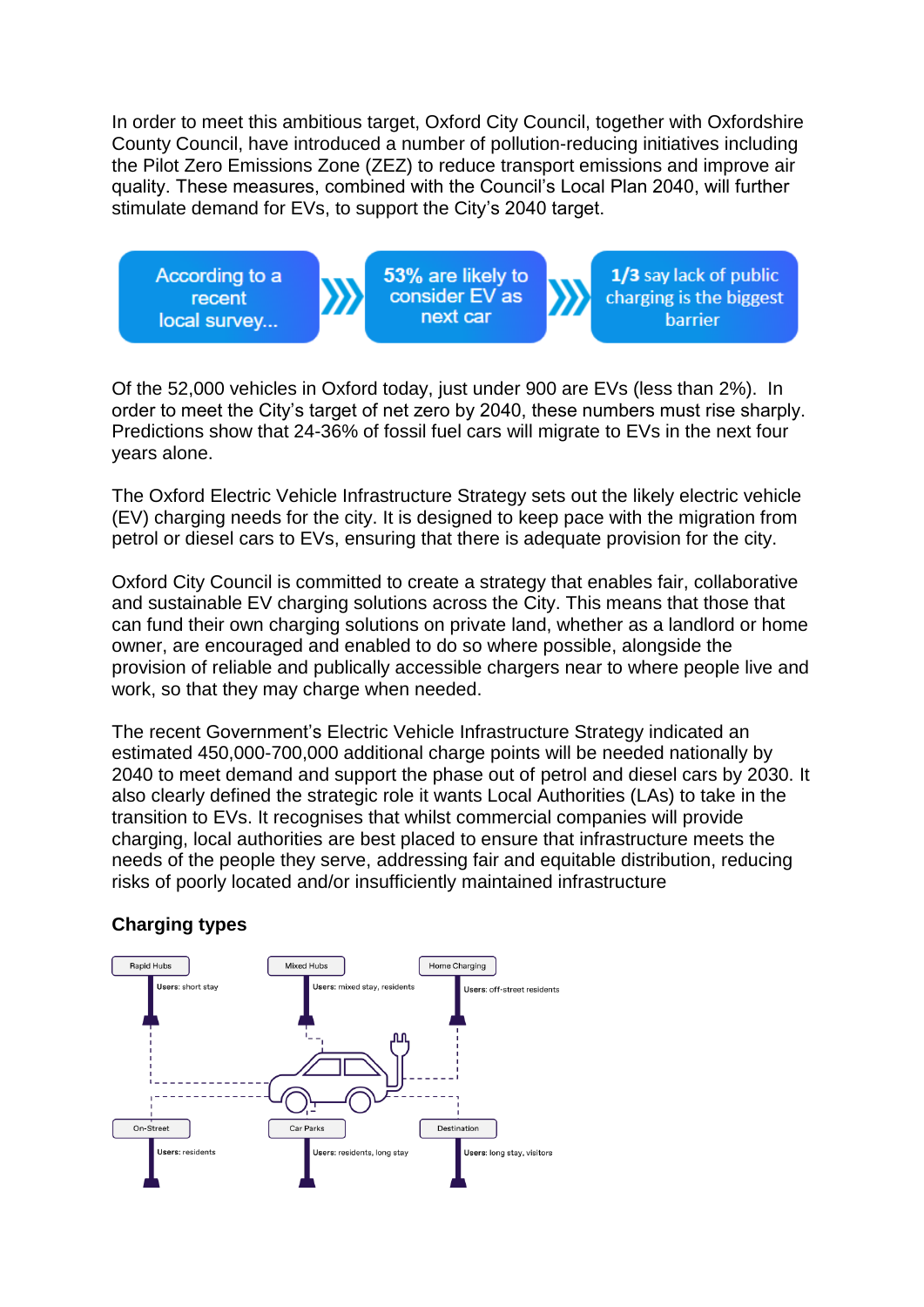These maps show the different types of EV charging and where they are currently installed in Oxford



# **Strategy Summary**



### **How the Strategy determines what is fair and equitable.**

Charging needs will vary widely and require a mix of different EV infrastructure. Average vehicle use means most people will need to charge no more than twice per week, however some driver groups will have different charging patterns. Some examples include:

 Working drivers will require regular and dependable access to charging to carry out their day-to-day work and shared transport such as taxi drivers, carers and delivery drivers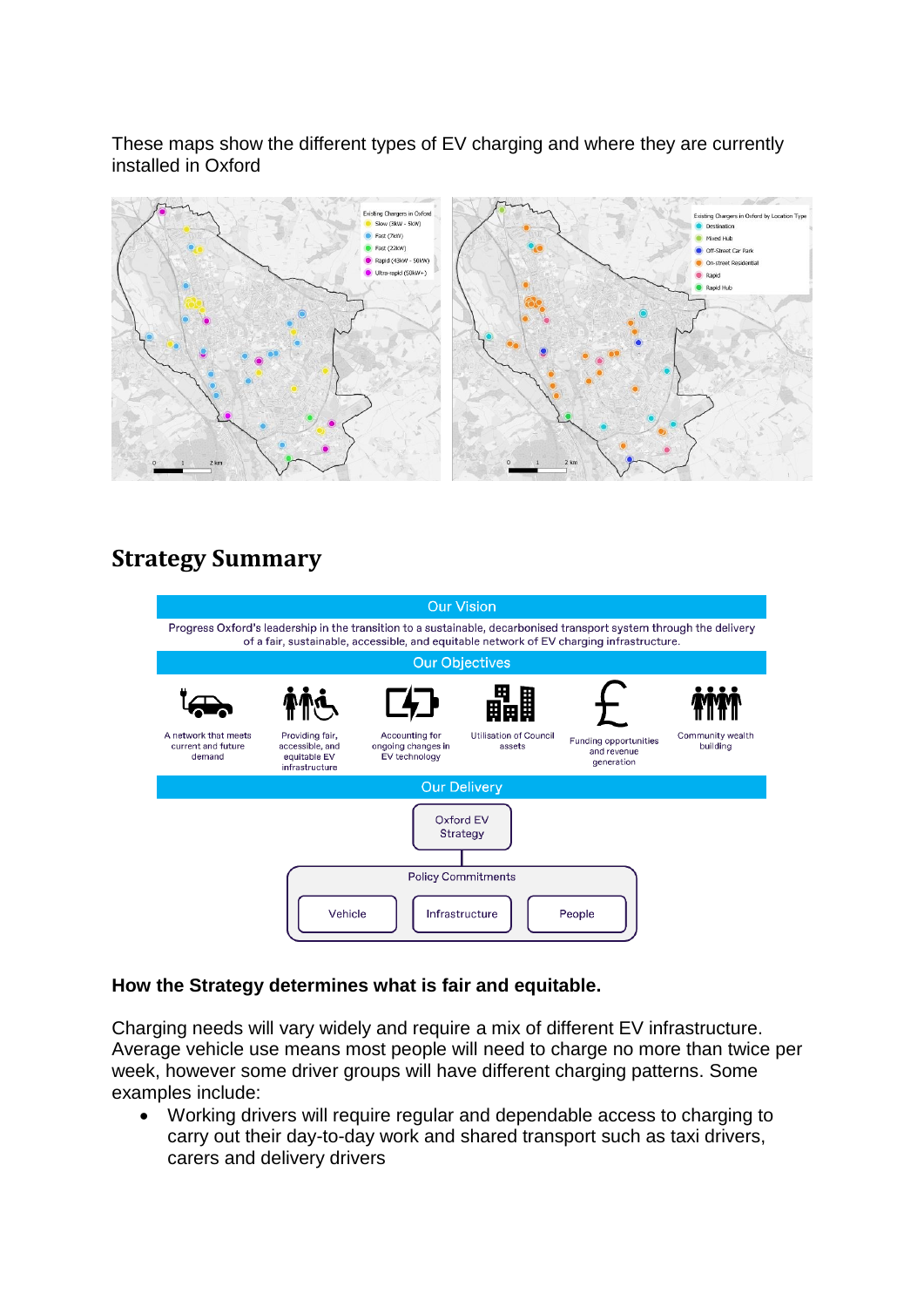- Car clubs will need to charge daily and expand to meet demand as the public seeks alternative options to car ownership.
- Accessible charging for drivers with mobility challenges or care givers.

When choosing locations to install chargers, there are a number of criteria to consider. These include:

Locations that:

- Have no access to off-street parking (an estimated 46% of Oxford city properties having no access to off-street parking)
- A high density of housing (which may be flats or HMOs who might not have access to off street parking).
- Areas of deprivation
- High areas of young people (with a view to encouraging public or shared transport options – e.g. car clubs)
- Are accessible for those with mobility challenges
- Support working drivers (those who need a vehicle to carry out their work)
- That have electricity connections with enough capacity to provide for the operation of charging points.
- Have sufficiently wide pavements to enable on-street charging
- Have high traffic locations which suggest high utilisation potential
- Have car parks and other off-street locations where charging hubs could be created

Delivery of EV charging infrastructure is expensive and complex so access to funding / investment to ensure adequate delivery is key.

The strategy sets out a number of policies to ensure the mix of commercial and public funds are well balanced between high and low utilisation locations. This will reduce the risk of 'black spots' where no charging facilities are near to where they will be needed in the near future, but haven't reached high utilisation yet.

Oxford City Council has been working with Government to highlight the challenges around gaining planning permission for EV charging infrastructure installations. We are a historic city, there are a number of heritage areas which will require EV charging infrastructure. It is our hope that the Government will introduce legislation that will evolve planning law to enable sympathetically designed EV charging infrastructure to be located across the city.

The strategy endorses the creation of supporting materials and a Technical Advice Note (TAN) by the Council to set out guidance to support homeowners and developers to install EV infrastructure.

The rate of delivery of EV charging needs to be balanced to accommodate the rise of EV ownership and demand from those who live or work in the city. The strategy promotes a flexible delivery policy which will be reviewed annually to determine if EV charger delivery rates meet need. The Strategy aims to ensure that by 2030 there will be an EV charging solution within 5 mins (450M) from householders for those who live in Oxford.